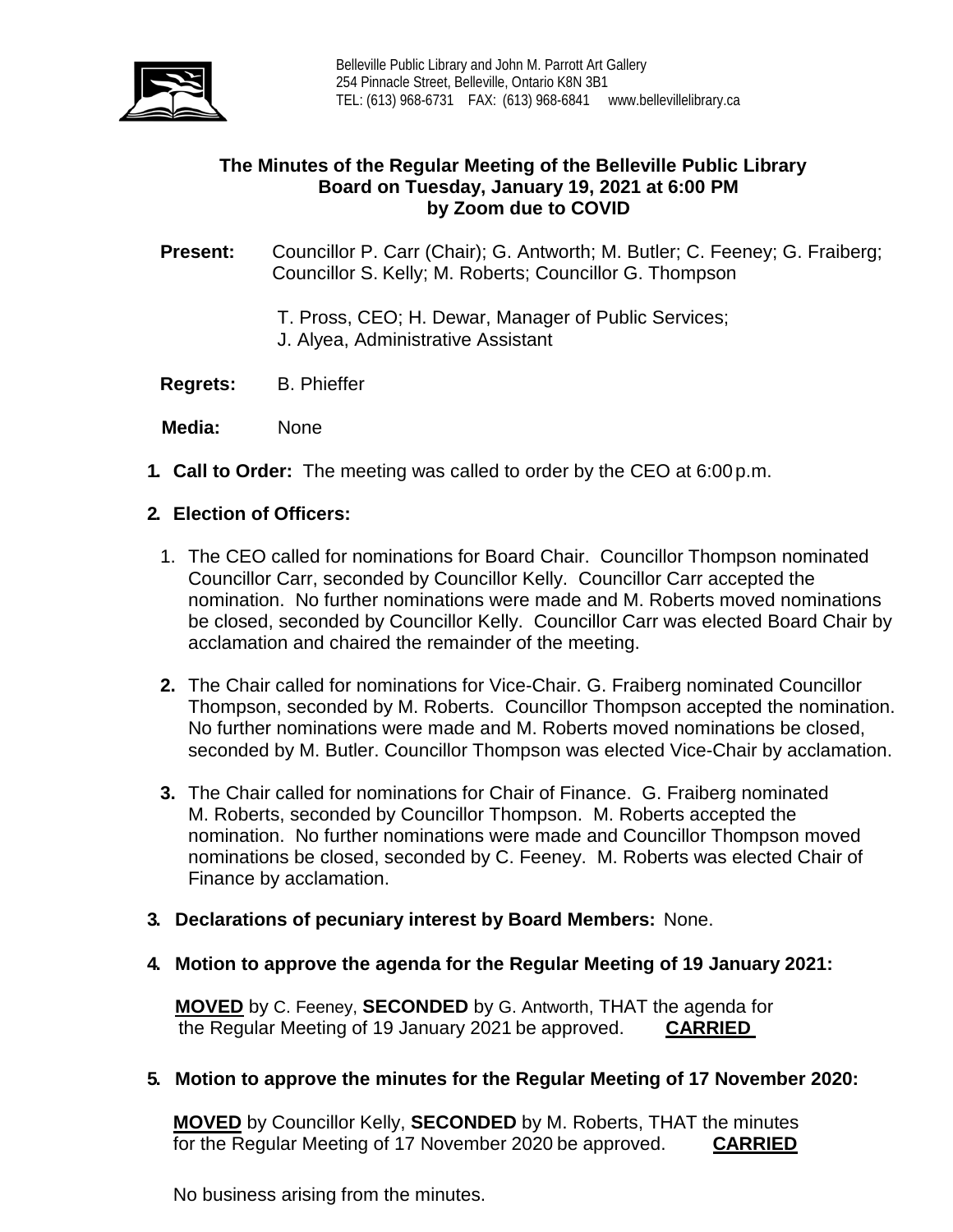

# **6. Items for Information:**

 **Statistics November and December 2020 CEO's Report Media Report**

**MOVED** by C. Feeney, **SECONDED** by G. Fraiberg, to receive the Items for Information. **CARRIED** 

## **7. Financial Statement to 31 December 2020:**

**MOVED** by M. Roberts, **SECONDED** by C. Feeney, THAT the Financial Statement to 31 December 2020 be approved. **CARRIED**

## **8. Closure dates for 2021:**

**MOVED** by C. Feeney, **SECONDED** by M. Butler, THAT the Library Board approves the 2021 closure dates as presented. **CARRIED**

#### **9. 2021 Proposed Board Meeting Dates:**

**MOVED** by G. Fraiberg, **SECONDED** by M. Roberts, THAT the Library Board approves the 2021 regular meeting dates as presented. February date should read February 16. **CARRIED**

## **10. Policy approval: Violence Prevention Policy annual review / approval:**

Councillor Carr suggested amending the wording on page 3, Violence in the Library or on Library property also includes, to read "Intentionally causing mischief".

**MOVED** by Councillor Kelly, **SECONDED** by C. Feeney, THAT the Library Board has reviewed Policy BPL006 Workplace Violence Prevention and Response and approves the policy as amended. **CARRIED**

## **11. Café request to defer rent:**

**MOVED** by C. Feeney, **SECONDED** by G. Antworth, THAT the Library Board approves the waiving of rental fees for the Quinte Corners Café from December 2020 until the end of March 2021, providing a total of \$1,653.66 in rent relief. **CARRIED**

## **12. Motion to enter into In Camera session to consider the following items, pursuant to the Public Libraries Act, s. 16.1:**

- In camera report on matters related to labour relations / employee negotiations
- In camera report on matters related to labour relations / employee negotiations

**MOVED** by M. Butler, **SECONDED** by G. Antworth, THAT the Library Board enter the In Camera session to discuss two labour relations / employee negotiation matters. **CARRIED**